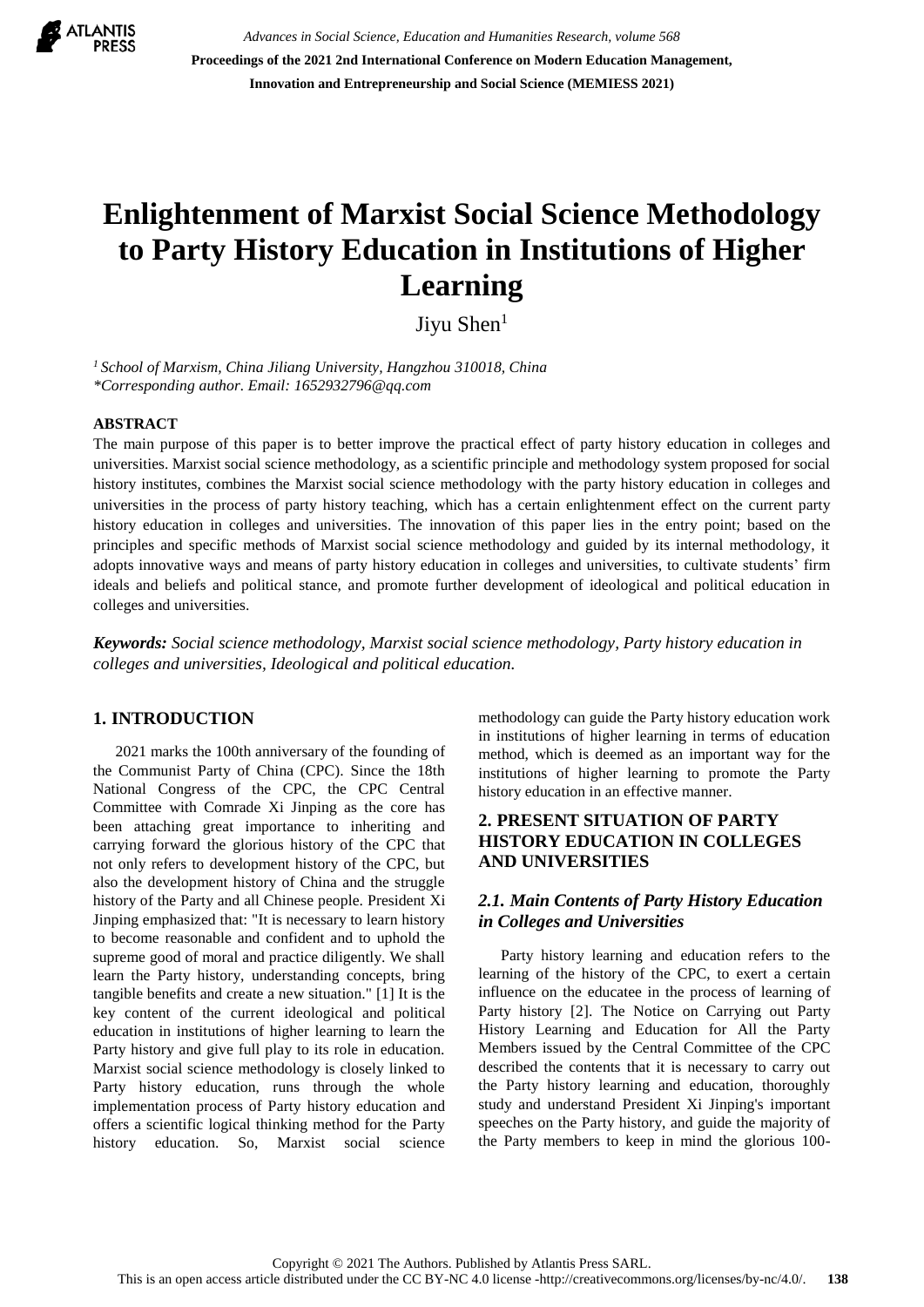year struggle history of the CPC. Therefore, the main contents of the Party history education offered in institutions of higher learning shall include review of the 100-year history of the CPC, learning of important speeches on the Party history and summarization of the historical experience of the CPC, so that the students can learn experience from history, have a proper understanding of the important historical events and historical figures in the history of the CPC and our country, and guide them to develop a correct view of history.

## *2.2. Problems Existing in Party History Education in Colleges and Universities*

The Party history education in institutions of higher learning can greatly help contemporary college students improve their ideological and political quality and strengthen the patriotism, but we can still find some problems that need to be solved in the process of implementing the Party history education in institutions of higher learning. First of all, the theoretical education is not fully implemented, for example, the Party history education focuses the story and key events of revolutionary history, while it lacks the exchange and discussion on the theoretical achievements of the Party in the course of historical development [3]. The second problem is the interference of network information. Some vulgar and entertaining contents released in network have hindered students from getting correct Party history education, and this not only affects students' political attitude, but also has negative effects on their socialist ideology. The last problem is about the traditional teaching method. The Party history education shall not be limited to the classroom education, and diversified ways and channels shall be used to consolidate the achievements of the Party history education in institutions of higher learning and increase publicity efforts.

# **3. SIGNIFICANCE OF MARXIST SOCIAL SCIENCE METHODOLOGY TO PARTY HISTORY EDUCATION IN COLLEGES AND UNIVERSITIES**

The social science methodology is a methodology taking social science as the research object; while the Marxist social science methodology is a methodology system established based on dialectical materialism and historical materialism, and has rich contents, including practice-based research methods, social system research methods, social contradiction research methods, world history research methods, etc. In addition, as an open system, it enriches and develops itself by means of constantly summarizing the historical experience of socialism and absorbing and drawing lessons from all achievements of human civilization [4].

The Party history education in institutions of higher learning is one of the main channels for carrying out ideological and political education. For college students who learn the Party history, it is helpful to guide these students form a correct view of history, carry forward the red spirit and inherit the red gene. The history of the CPC is deemed as one of the important research directions in the field of Chinese philosophy and social science, so the Party history education in institutions of higher learning shall be offered under the guidance of Marxist philosophy principles and by flexibly using the Marxist social science methodology, aiming to help students get familiar with the historical development process, summarize the historical experience, and constantly adopt innovative ways and means of the Party history education in institutions of higher learning.

# *3.1. Be Helpful for the Students to Form a Correct View of Party History*

President Xi Jinping emphasized that: "To establish a correct view of the Party history, historical materialism is the fundamental way for the communists to understand and master the history. If the view of history is not correct, we will not be able to achieve the purpose of learning and education, and more seriously, we will get confused and cause confliction between purpose and act." [5] Marxist social science methodology contains profound expressions on historical process and historical development etc., and we shall guide students to take historical materialism as a foothold, adopt historicism methods to realize close combination between the content of the Party history education and the historical background, and help students form a correct view of the Party history, have an accurate understanding of the historical development of the Party, and enhance the sense of identity with the CPC of the students institutions of higher learning.

## *3.2. Be Helpful to Resist the Influence of Bad Ideology*

Along with the rapid development of the Internet technology, the network consensus has increasingly deeper influence on the students in institutions of higher learning, for example, the bad ideology such as historical nihilism has a negative impact and influence on the values and historical views of the students in institutions of higher learning, so it is required to guide students to learn and use Marxist social science methodology to correctly analyze historical events and view historical problems, help them take the right stand, viewpoints and methods to resist the influence of historical nihilism, and build a upright and positive ideological environment for the students in institutions of higher learning.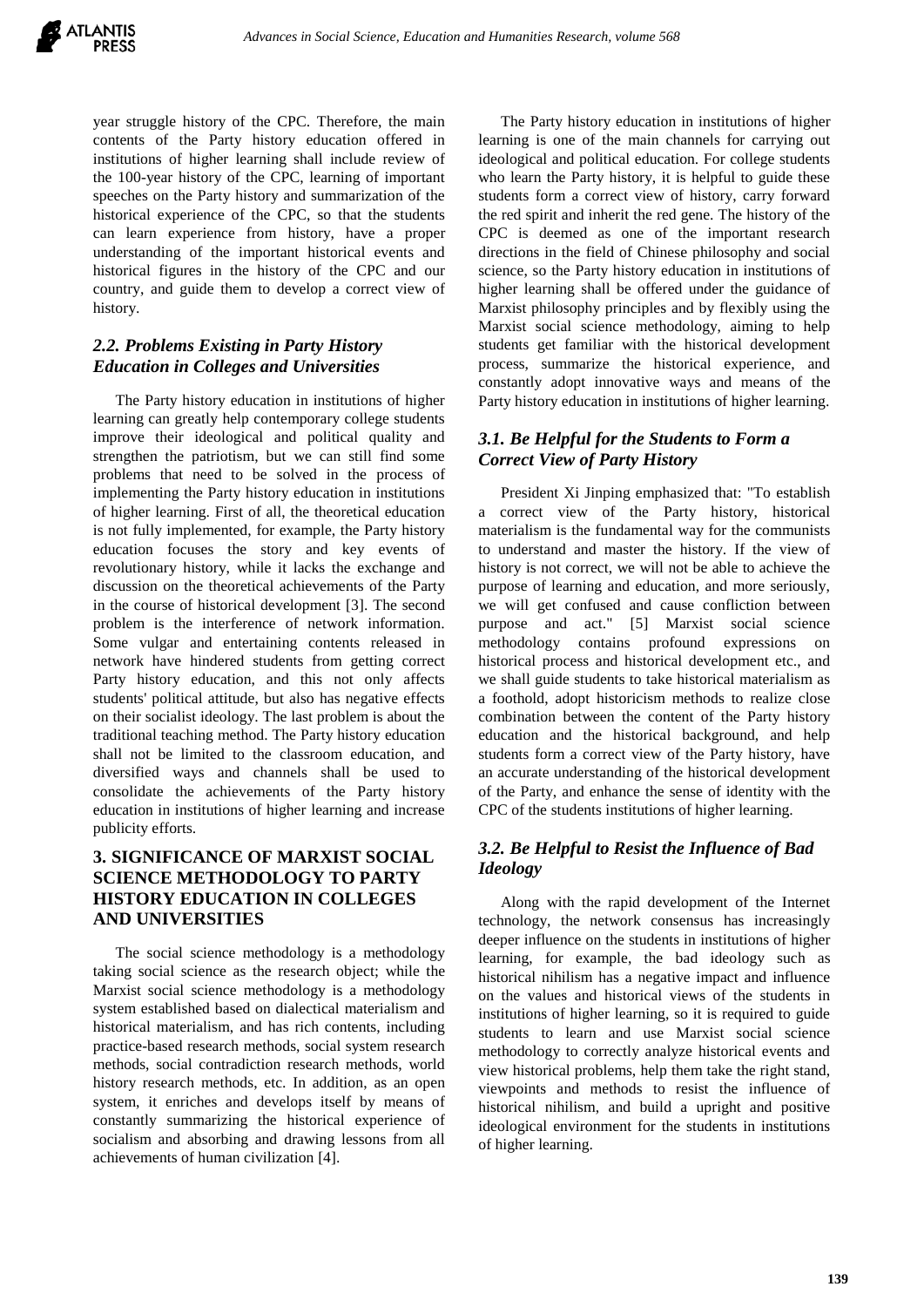

# *3.3. Be Helpful to Strengthen the Teaching Effect of Ideological and Political Theory Course*

For current ideological and political theory courses offered in institutions of higher learning, the main contents of the Party history learning and education undertaken in each course are not clearly specified, as a result of which, the students have to study the Party history in a fragmented manner and cannot form a complete knowledge hierarchy. In the process of the Party history education, in addition to listing the contents of the CPC history, it shall analyze and explain the contents from the relevant perspective of Marxist philosophy, adopt flexible methods to integrate the Party history education with the original ideological and political theory courses, to avoid being limited to the single course teaching, as well as shall dig out the course contents on the Party history in a holistic and systematic way, so that the Party history education can be integrated into the overall curriculum system of ideological and political theory course and strengthen the actual teaching effect.

# **4. APPLICATION OF MARXIST SOCIAL SCIENCE METHODOLOGY IN PARTY HISTORY EDUCATION IN COLLEGES AND UNIVERSITIES**

## *4.1. Application of Marxist Social Science Methodology Fundamentals in Party History Education in Colleges and Universities*

#### *4.1.1. Objectivity Principle*

The objectivity principle refers to research based on essence of the things while using Marxist social science methodology, which disapproves the subjective assumptions. In terms of the study of the Party history, it shall focus on the objectivity principle, understand history as what it originally looks like, and in the process of carrying out the Party history education in institutions of higher learning, "restore" the history as much as possible, by means of taking good use of teaching materials, books and other materials as well as organizing students to visit sacred place for the revolution, participate in activities in memory of revolutionary heroes, visit the Party history exhibition halls, etc., so that we are able to carry out the Party history education through various channels, and let the students experience what they can't feel in the classroom, as well as let students know the historical facts in a more completely and objectively manner from different perspectives.

#### *4.1.2. Subjectivity Principle*

The subjectivity principle refers to the observation and analysis of the object from the perspective of human beings with the human beings as the subject. For Marxist social science methodology, it shall strive to reveal the great role of the people in creating history and adhere to the fundamental principle of people-centered. "The people are the creators of history and the real heroes." [6] In the process of carrying out the Party history education in institutions of higher learning, it is required to fully reveal the historical role of the people, help students realize the dominant position of the people from the historical process of the Party, adhere to the historical viewpoint of the masses and disapprove the historical viewpoint of heroes.

#### *4.1.3. Integrity Principle*

Nothing exists solely on its own. The integrity principle focuses on the role played by the entire system in the process of analyzing and handling the problems. The key of the principle is to deal with the relationship between the whole and the part, including the relationship between human society and nature, the relationship between individuals and society, the relationship between social phenomena and the overall social movement, etc. In the process of the Party history education in institutions of higher learning, it shall properly master the relationship between macro historical background, specific historical events and historical figures, as well as shall guide students to put themselves into the overall historical environment for research and learning, instead of taking a certain historical event or historical figure as an isolated thing.

#### *4.1.4. Specificity Principle*

Ultimately, the specificity principle refers to specific analysis of specific issues based on practical and realistic viewpoint. To better carry out the learning and education of the Party history, the institutions of higher learning shall guide the students to study the Party history in a three-dimensional manner and handle the relationship between abstraction and concreteness. In terms of the historical issues, they shall be viewed by following the rigorous attitude, based on the background of the times, social, political and economic system, cultural development level etc. at the time, and combined with historical clues such as causes and effects, to make the historical events unrelated to boring abstract definitions, enrich the historical events, and highlight the specificity of the Party history education, instead of one-sided analysis of historical phenomena.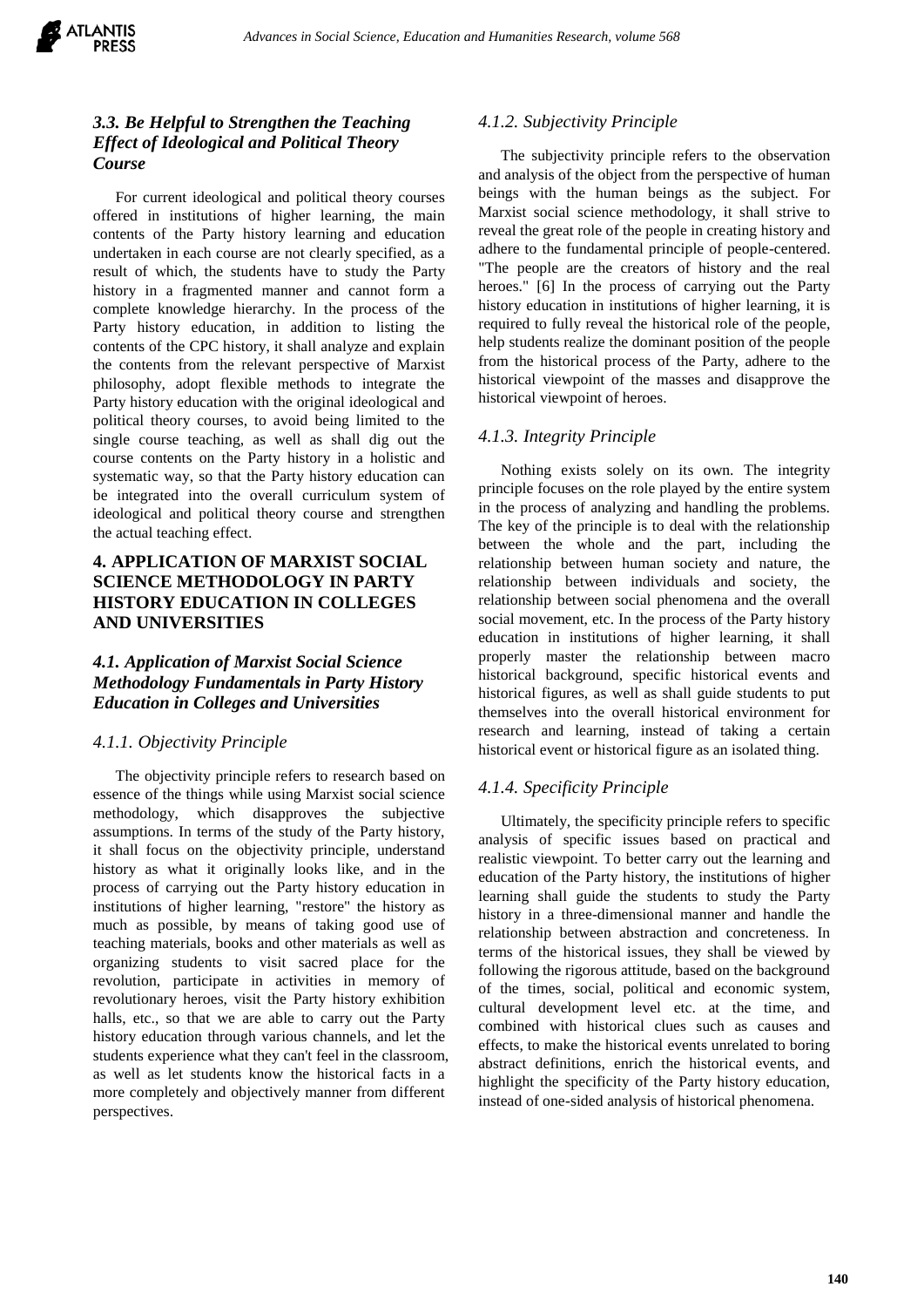#### *4.1.5. Development Principle*

The development principle refers to view of issues from a long-term and development perspective, analysis of the issues at the strategic commanding height, make overall arrangement, to avoid view of the issues from a metaphysical view. Currently, we are facing a changeable international environment and the world is undergoing a great changes unseen in a century. Under such historical background, it is a good time to carry out the Party history learning and education. The Party history education in institutions of higher learning shall be carried out based on the development principle, so as to teach students to review the struggle history of the CPC since its founding and summarize the historical experience of the Party, and guide them to look forward to the future development trend from the viewpoint of historical materialism, gain studying-related enlightenment from history, and make preparations to realize their future plans and objectives.

## *4.2. Application of Specific Methods of Marxist Social Science Methodology in Party History Education in Colleges and Universities*

### *4.2.1. Application of Practice-based Research Methods*

Practice is the basis for the human cognition generation and development. The practice-based research method refers to a method for analyzing the relationship between theory and practice to summarize the practical experience and therefore guide the learning and research. The practice-based research method shall be adopted in the process of the Party history education, to explain to the students that scientific theory is the result of refined and sublimed practical experience. It is required to focus on revealing the main development line of the Party's innovative theory, i.e., the historical context of theoretical development from Mao Zedong Thought to the theoretical system of socialism of Chinese characteristics, and this is the valuable theoretical achievement obtained by the CPC in the practical process of revolution, construction and reform, by combining the basic principles of Marxism with China's actual situation and summing up both positive and negative experiences.

## *4.2.2. Application of Social Contradiction Research Methods*

Contradiction is the driving factor that promotes the social development. The social contradiction research method focuses on the analysis of complex contradictory relations existing in the social system, and with focus on the law of unity of opposites in materialist dialectics, it makes further research on social and historical problems from the perspective of

contradiction analysis, to explore and find ways and means to solve contradictions. In the process of carrying out the Party history education in institutions of higher learning, the following two aspects shall be emphasized. Firstly, it is about the analysis and judgment of the CPC on the changes in major contradictions in Chinese society, which is the main line of contradiction analysis that runs through the main line of history. A series of correct principles and policies of the Party are put forward based on a correct understanding of the main social contradictions in China, so in the ever-changing social progress, we can deal with the changes in the main social contradictions by insistently adopting the contradiction analysis methods of the theory that everything has two aspects and key aspect. Secondly, it is about the dialectical relationship between the basic social contradictions and the main social contradictions. In the social development process, the contradiction between productive forces and the relations of production and the contradiction between economic basis and superstructure form the basic contradiction of human society, whose existence determines the existence of major social contradictions, and the settlement of major social contradictions can continuously promote the settlement of basic social contradictions [7], so we shall guide students to fully realize the continuous development process of the Party during the correct understanding such dialectical relationship, as well as some historically significant principles and policies formulated by the Party.

## *4.2.3. Application of Social Process Research Methods*

The social process research method is a method that provides the scientific guidance for the study of social and historical phenomena based on the contents of Marxist theory in terms of social development process and law. The social and historical process develops with the characteristics of continuity and discontinuity, progress and setbacks. While carrying out learning and education of the Party history, the institutions of higher learning shall flexibly use social process research method. On one hand, it shall guide students to systematically learn the development process of the Party, which is the basic requirement for the Party history education, and make them realize that the historical development of the Party is in line with the law of unity of progress and setbacks. The development of social history is not smooth and linear; the Party will inevitably encounter setbacks in the process of leading the Chinese people for revolution, reconstruction and reform. The development process of socialist society is also tortuous, but we must adhere to the law of unity of progress and setbacks and learn the entire Party's history so as to grasp the overall situation of historical development, firmly believe in the progress, as well as recognize the setbacks and turns on the way of